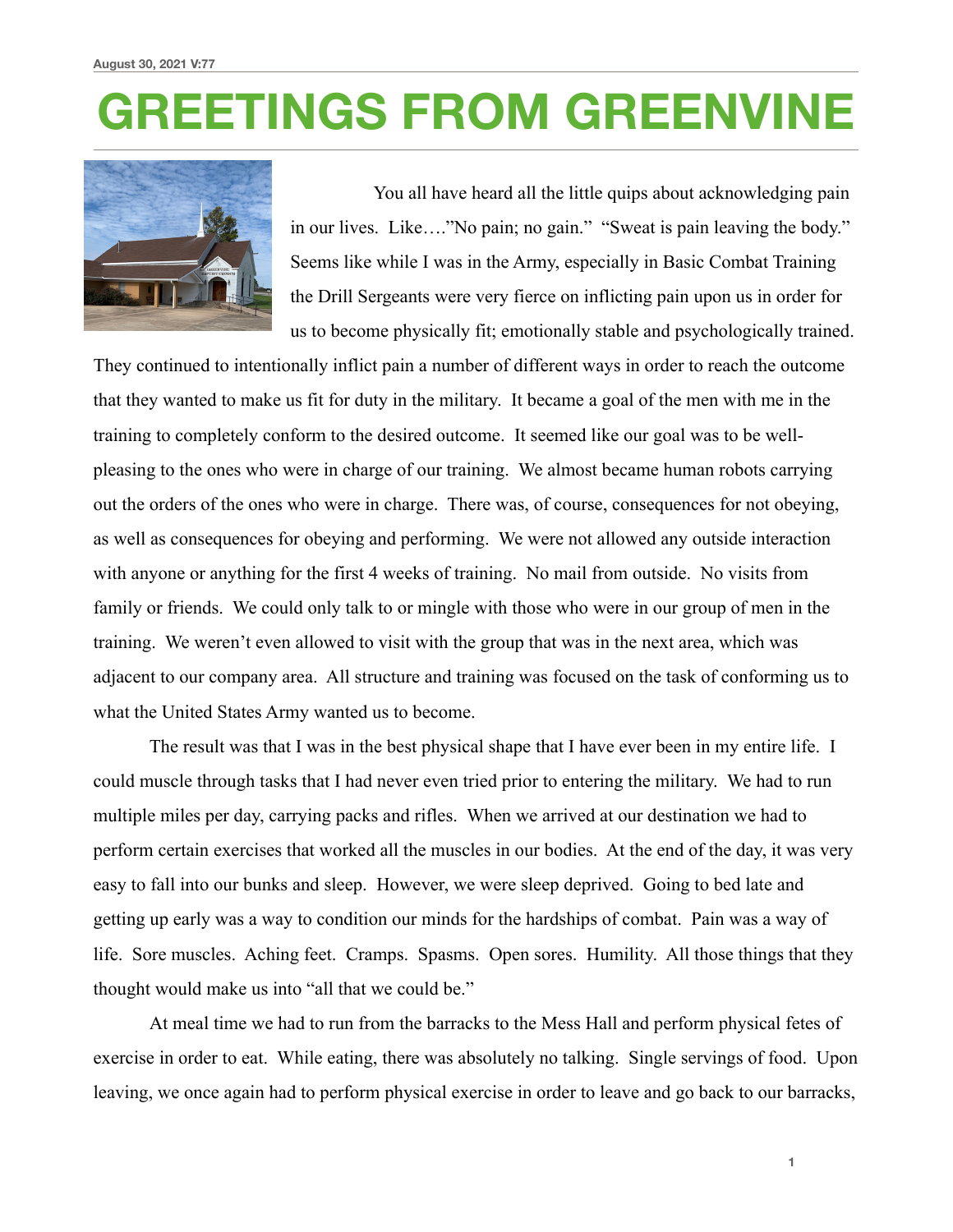**August 30, 2021 V:77**

only to learn that we had to get into formation outside and once again endure the pain and hardship of training.

 Many of the men in my company were transferred immediately to an Advanced Infantry Training on the other side of the base, where they were trained even harder and worked longer to get ready for the difficulties that they would face in warfare. The training facility was called "Tiger Land." An introduction to the throws of battle in Southeast Asia. I don't know how much weight I lost, nor how much muscle I gained. I just know that I was completely exhausted, but feeling more fit than I had ever even imagined.

 I was thinking through the passage in 1 and 2 Timothy where Paul uses military wording and phrases to describe our lives as followers of Jesus Christ.

In 1 Timothy 1: 18, Paul writes, "Timothy, my son, I am giving you this command in keeping with the prophecies once made about you, so that by recalling them you may fight the battle well." Fighting the battle is what we are involved with as Christ followers. However, Paul reminds the believers in Ephesus that, "Be strong in the Lord and in His mighty power." Then follows that with "For our struggle is not against flesh and blood, but against the rulers, against the authorities, against the powers of this dark world and against the forces of evil in the heavenly realm."

 In Chapter 4 Paul writes, "Train yourself to be godly. For physical training is of some value, but godliness has value for all things." Then in Chapter 6, "Fight the good fight of faith."

 In 2 Timothy 2, Paul uses again soldier language: "Join with me in suffering, like a good soldier of Christ Jesus. No one serving as a soldier gets entangled in civilian affairs, but rather tries to please his commanding officer."

 These verses take those military thoughts and makes them spiritual exercises and illustrates to us how we should live our lives.

I have several thoughts here to tie it all together.

Soldiers have to be trained. The idea of discipline, learning how to act and react to life's circumstances is a must. It takes time and repetition of the training. That is why it is so important to read the Word daily and pray without ceasing. In 2 Timothy 2: 15, Paul writes, "Do your best to present yourself to God as one approved, a worker who does not need to be ashamed and who correctly handles the word of truth.

 A good soldier learns by his training and betters his talents that are to be used in the battles that he will be facing.

**2**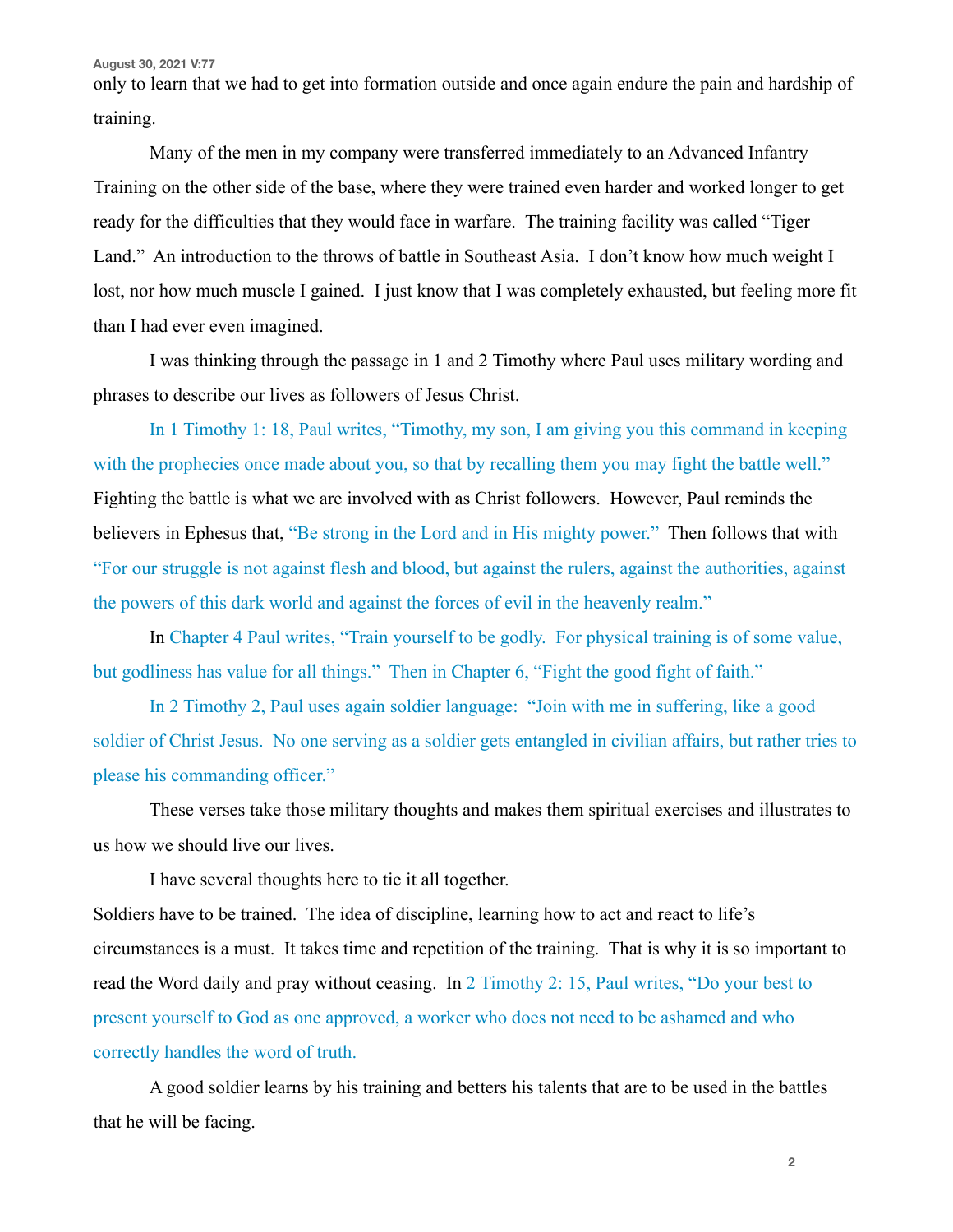## **August 30, 2021 V:77**

 These Scriptures also indicate that the spiritual battles are going on constantly, so we have to rely on our training in order to accomplish the task at hand. There is also the promise of suffering as a soldier. Sometimes that is a physical suffering, sometimes it is mental, but it is always a spiritual exercise that we can get through only with the help of the Holy Spirit of God.

 Back to the Ephesians passage, we are to "be alert and always keep on praying for the Lord's people." This gives me the thought that we are not alone in this battle. We have comrades in arms, so to speak. We have one another to rely upon during our lives here on earth. You are not alone. Other followers of Christ are here to not only hold you accountable, but also to bolster you along the way and to encourage you in your particular battles.

 What a great promise that we can help one another and encourage each other as we walk this path of following Christ.

 A disciplined life in Christ includes reading the Word on a regular basis, praying all the time about everything, and encouraging each other in our walk following Jesus.

 In Acts 2: 42, we are reminded of the 4 truths that were characteristic of the early church that we need for today as well. The passage tells us that the early church were "steadfastly devoted to…"

 1. The apostles doctrine. That would be the Bible for us today. The teachings that have been "Spirit breathed" and kept for us to follow. All of the Bible.

 2. Breaking of bread. Communion. The Lord's Supper. Remembering the Savior the way He asked us to. Continually taking our thoughts to what Christ accomplished on the cross for us.

 3. Fellowship is our getting together. We gather for many reasons, but one important in particular is visiting and bringing each other up to speed in what is happening in our lives. Encouraging, uplifting conversation is what we have here. Getting together for fun or food or learning or whatever, just to be together on a regular basis.

 4. Prayer. Not only are we instructed to individually pray all the time, but we are told to pray together and agree with the Lord as to what He wants for us as a local group of believers. Fight the good fight. Get the training you need for battle. We are an active force against evil in this world. Blessings as you train and fight. Jack & Karen